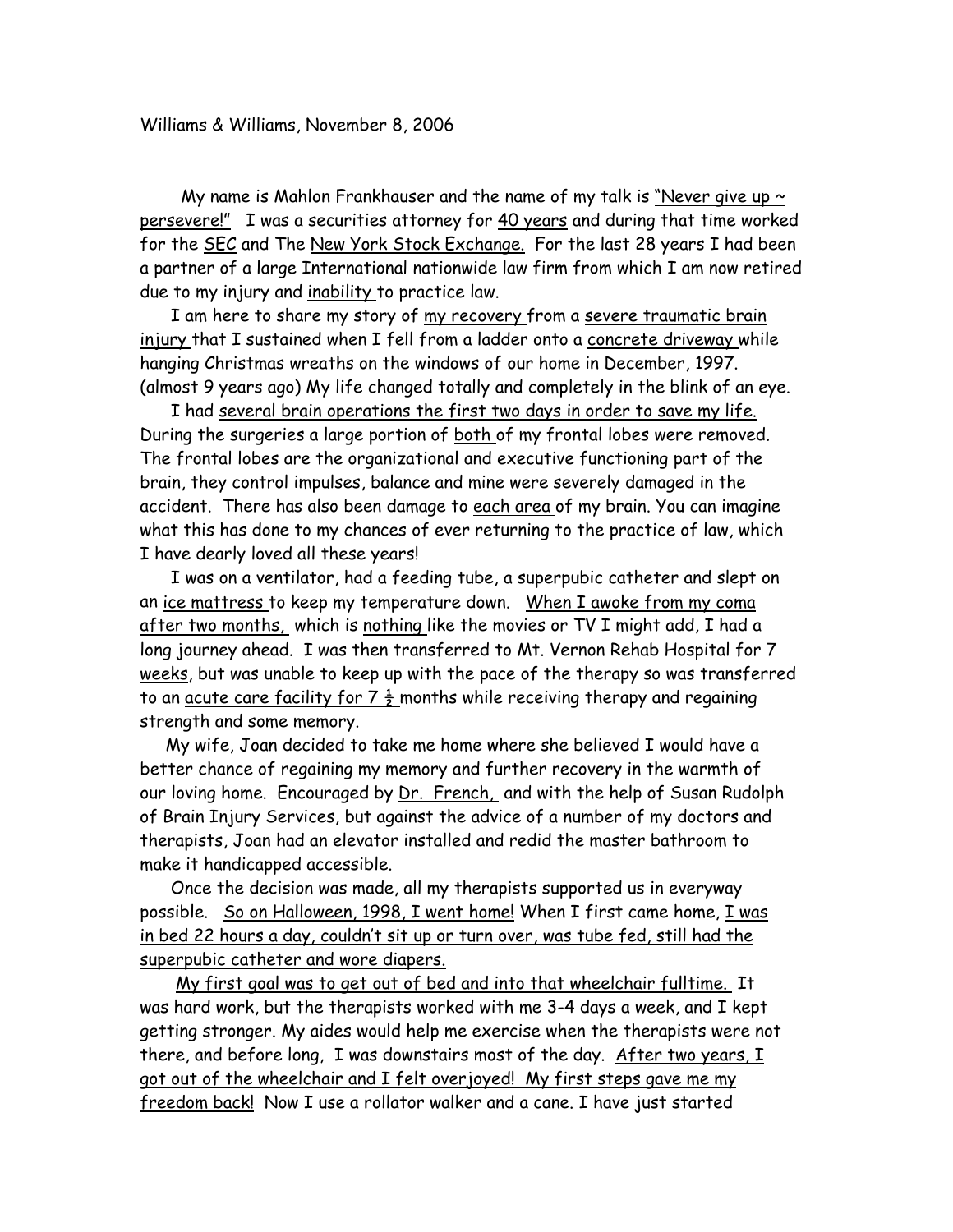walking short distances around the house on my own, and I'm thrilled! I still have a way to go, but I'll do it. You can believe that!

 In 1999, following two back to back surgeries, I developed a very rare neurological syndrome called Capgras (Capgrah) Syndrome. This can occur to a person, generally after a brain injury, who is lucid but suffers from a misidentification of someone who is usually a close relative or loved one.

 In my case, my delusion happened to be my wife, Joan. I thought she was a former co-worker, whom I really did not admire or respect. The feeling was mutual, I might add, so it was bizarre that I had this delusion between the two women. None of my doctors could figure out this delusion, as Joan would be my wife for a few minutes and then switch to this other woman. I even made her sleep in another room, because I thought that "my wife, Joan Callahan", as I called her, would be very hurt and upset to find "her" (I also called her "Joan".) in my room. I became very fond of this woman "Joan" because she was very kind and good to me, but I was always in love with "my wife, Joan Callahan" and told everyone that she was probably in Philadelphia going to law school.

 My neurologist, with the help of his partners, found a reference in a psychiatric textbook to Capgras (Capgrah) Syndrome and that was how I received the diagnosis. But none of my doctors knew anything about this bizarre delusion from which I was suffering.

 Our daughter, Victoria, went on the Internet to see what she could learn and found a doctor in Australia, who is a specialist doing a study on just this subject. Victoria e-mailed her and told her about my problem, and she set up a phone interview for a few days later with "my wife, Joan Callahan". The doctor spoke to the department heads at the hospital in Sydney and plans were set for her to come to the U. S. to meet, interview and work with me for a week. There has never been documentation of anyone suffering from a delusion like mine where a person would switch from one person to the other hundreds of time in a day. It has only been documented with people suffering from this type of delusion to see the person as an imposter.

 This delusional thinking lasted for nine months, and nothing my children, physicians or anyone said to me could change my mind. It was a very painful time for my wife, Joan and our children. Shortly after the doctor went back to Australia, my delusion cleared, and that helped me come back to reality and my normal thinking.

 The daily activities of personal care I used to take for granted have taken a great deal of effort to relearn. I still need help with showering and dressing, and I am unable to drive due to seizures, which is the result of my brain injury. . I am now able to use my credit cards and can figure out tipping (I use a tip card.) for when we eat out so that I again feel I am "in charge". I have also learned to use currency so that I am able to make cash purchases. I have had to relearn simple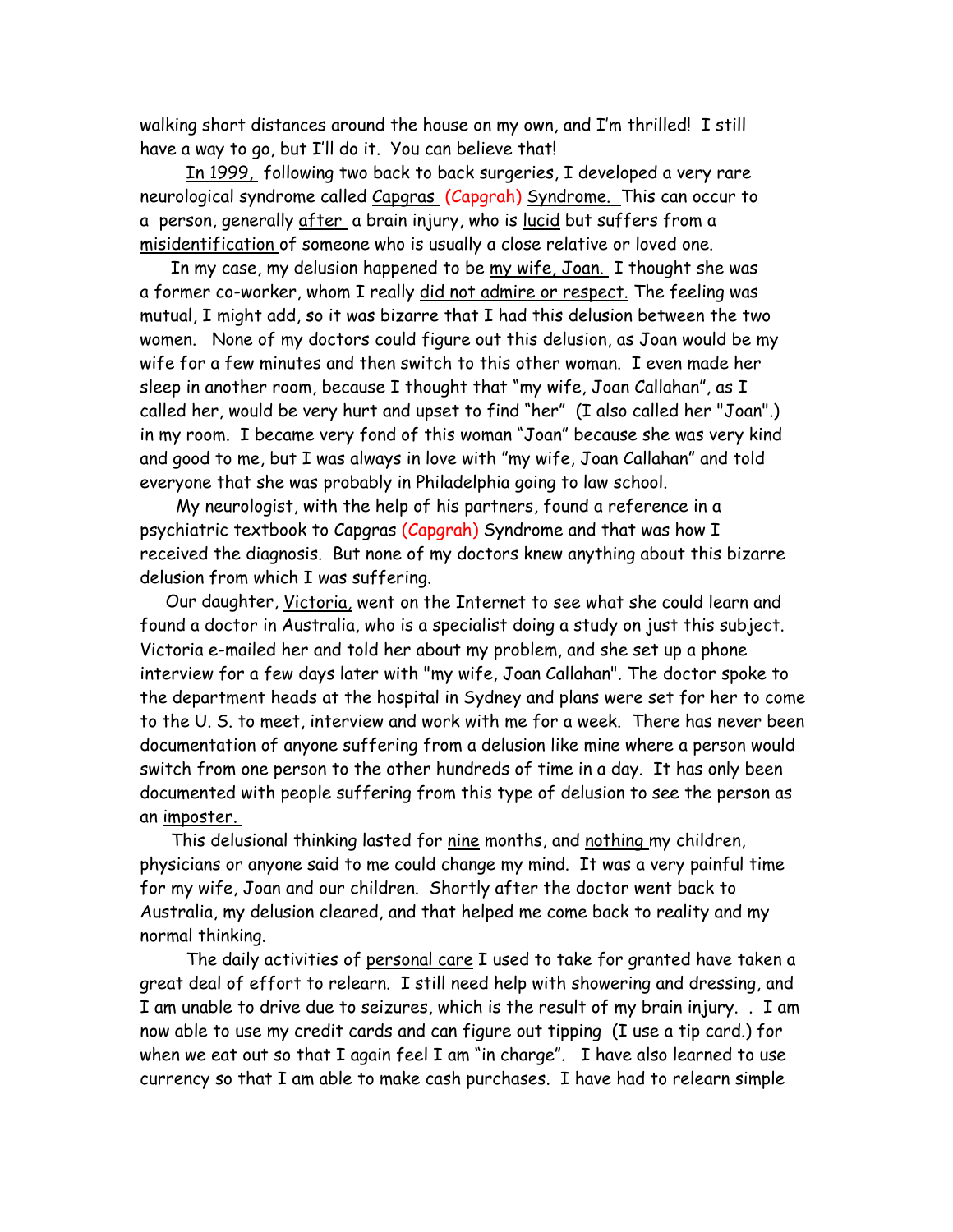addition and subtraction, and am in the process of tackling multiplication and division.

 I have had 16 major surgeries and continue to keep moving forward. God isn't finished with me yet! Joan calls me 'Miracle Man"!

 I work with a therapist in an adapted aquatics program twice a week and also exercise with my caregiver, Edna, twice a week. With the help of Michelle Thyen, the Volunteer Coordinator at Brain Injury Services, we identified volunteer opportunities I would enjoy.

- I read books to 22 four year-olds at the local YWCA every Friday morning and I LOVE IT !!
- Every month, I take a brain injury survivor to his Community Center for activities and lunch.
- Joan and I do volunteer work for Hospice from home. We prepare packets of information for prospective clients, stuff envelopes and label letters and pamphlets for mailing.
- We also do the same type of volunteering at the Dominican Retreat Center.
- And lastly, I help Joan make sandwiches for the homeless.

 This plus 3 children, their spouses and seven grandchildren, and Joan's 94 year old mother, Nana, keep Joan and me very busy. I've lost 90% of my hearing due to the accident, and now wear digital hearing aids and use an additional transmitter with microphone to enhance my hearing and am hopeful in being able to learn to read lips.

 I had surgery last October to reconstruct my frontal skull as it had collapsed. The surgery was successful and my brain is once again protected, but I ended up deaf in my left ear, so I am feeling very isolated and frustrated because I am virtually unable to hear anything even with the special hearing device and fancy hearing aids.

 I also have Parkinsonian Syndrome caused by the brain injury which causes my right hand to shake so much that I am unable to write and it makes eating quite difficult. It takes courage to eat out in public at times, but I will never give up! I am now using my left hand in eating and am doing pretty well, if I might say so myself! When I hold a book or paper, it shakes so badly that I have difficulty reading. I usually prop it on a lap desk pillow, or use this small stand or rest it on a table. (Today is the first time I've tried to give my talk without Joan's sitting next to me and helping me with my cards.) I am unable to write with my left hand, however. I have optic nerve damage to both eyes that affects my vision, also caused by the injury.

 My family was told that the window of recovery for a man my age, I was 66 at the time of my accident, is 6 months to one year…..wrong! I continue to make progress and amaze all of my doctors. It is our belief that many people are left in nursing facilities and are given little or no hope of recovery. All of us here today